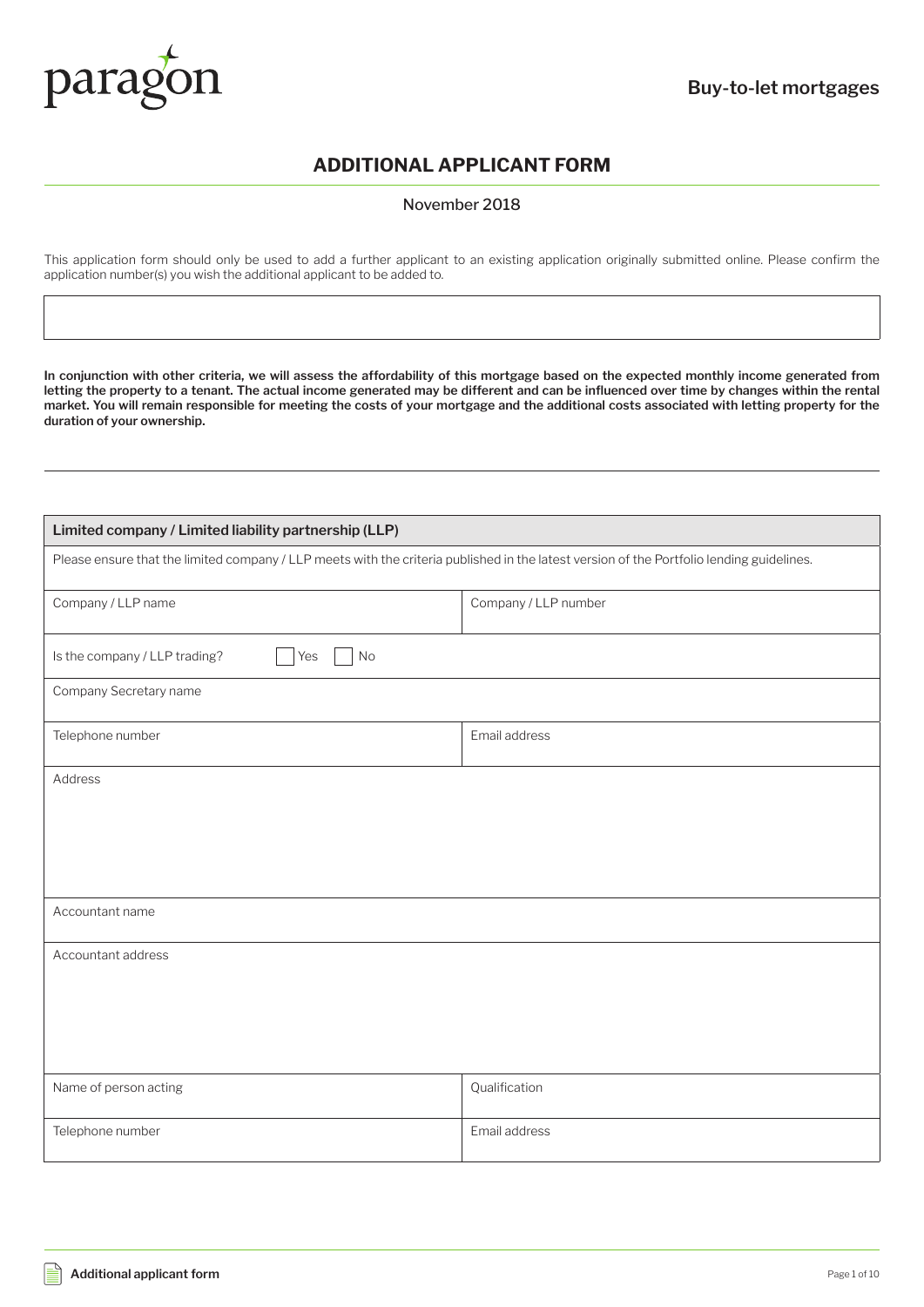| <b>Application details</b>                                              |                                            |                    |
|-------------------------------------------------------------------------|--------------------------------------------|--------------------|
| Number of Applicants                                                    |                                            |                    |
| Purchase<br>Remortgage<br>Is this a purchase or remortgage?             | Is this an expatriate application?         | No<br>Yes          |
| Is this application for more than one property?<br><b>No</b><br>Yes     | Is the property a holiday let?             | <b>No</b><br>Yes   |
| Is the property a HMO<br><b>No</b><br>Yes                               | Is this a limited company/LLP application? | <b>No</b><br>Yes   |
|                                                                         | <b>Applicant 3</b>                         | <b>Applicant 4</b> |
| Do you own another buy-to-let property?                                 | No<br>Yes                                  | No<br>Yes          |
| Did you purchase the property that this application relates to?         | No<br>Yes                                  | No<br>Yes          |
| At the time of purchase, did you intend to let the property out?        | No.<br>Yes                                 | No.<br>Yes         |
| Have you, or a relative, lived in the property since you have owned it? | No<br>Yes                                  | No<br>Yes          |

| Personal details - Applicant 3                                                               | Personal details - Applicant 4                                                               |
|----------------------------------------------------------------------------------------------|----------------------------------------------------------------------------------------------|
| Title                                                                                        | Title                                                                                        |
| Gender                                                                                       | Gender                                                                                       |
| Forename (s)                                                                                 | Forename (s)                                                                                 |
| Middle name                                                                                  | Middle name                                                                                  |
| Surname                                                                                      | Surname                                                                                      |
| Date of birth                                                                                | Date of birth                                                                                |
| Home telephone                                                                               | Home telephone                                                                               |
| Mobile                                                                                       | Mobile                                                                                       |
| Email address                                                                                | Email address                                                                                |
| Residential status<br>Owned outright<br>Mortgaged<br>Rented<br>Living with friends/relatives | Residential status<br>Owned outright<br>Mortgaged<br>Rented<br>Living with friends/relatives |
| Married<br>Single<br>Marital status<br>Divorced<br>Separated<br>Widowed                      | Marital status<br>Married<br>Single<br>Divorced<br>Separated<br>Widowed                      |
| Lettings experience?<br>No<br>Yes                                                            | Lettings experience?<br>No<br>Yes                                                            |
| Country of birth                                                                             | Country of birth                                                                             |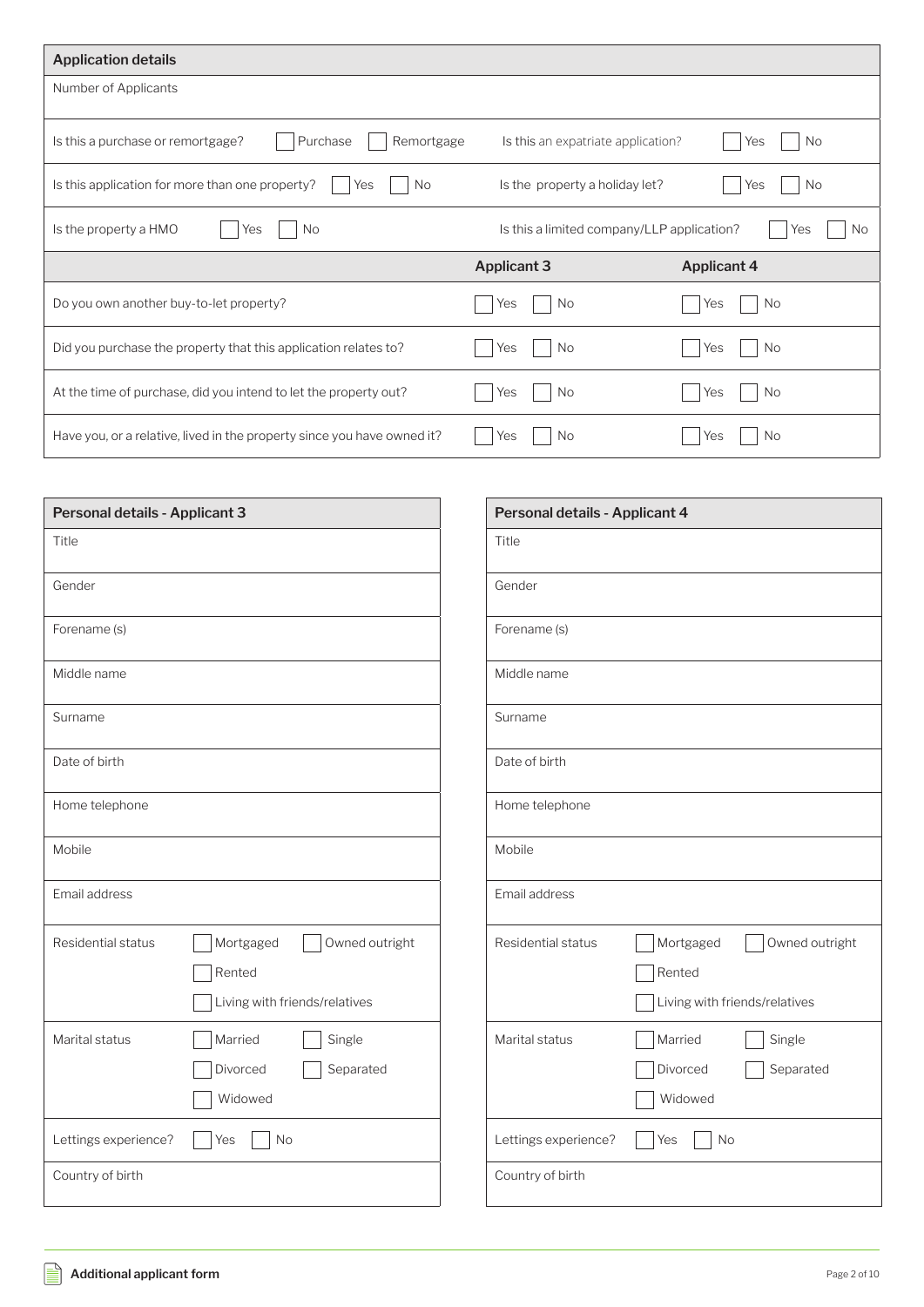| <b>Address details - Applicant 3</b>      | <b>Address details - Applicant 4</b>      |
|-------------------------------------------|-------------------------------------------|
| Current address                           | Current address                           |
| Country of residence                      | Country of residence                      |
| Time at address<br>Years<br><b>Months</b> | Time at address<br><b>Months</b><br>Years |
| Previous address                          | Previous address                          |
| Country of residence                      | Country of residence                      |
| Time at address<br>Months<br>Years        | Months<br>Time at address<br>Years        |

Please note: We require a full two year address history, if the applicant has resided at their current address for less than two years please provide previous address(es) overleaf

Ē

| <b>Employment details - Applicant 3</b>                                                                      |                                         |                                       |
|--------------------------------------------------------------------------------------------------------------|-----------------------------------------|---------------------------------------|
| Gross employed income                                                                                        |                                         | £.                                    |
| Self employed net profit income<br>(Sole trader or partnership, excluding buy-to-let income)                 |                                         | £.                                    |
| Limited company / LLP income<br>(Dividend / director's remuneration / member's profit)                       |                                         | £.                                    |
| Gross rental income<br>(As of today, including all existing properties<br>and current purchase applications) |                                         | £                                     |
| Self employed pre-tax profit income<br>(Buy-to-let income)                                                   |                                         | £.                                    |
| All other taxable income<br>(eg pension, investments, savings etc)                                           |                                         | £.                                    |
| National Insurance number                                                                                    |                                         |                                       |
| <b>Employment status</b>                                                                                     | Employed<br>Unemployed<br>Student       | Self-employed<br>Housewife<br>Retired |
| Contract type                                                                                                | Permanent<br>Contract<br>Long-term temp | Temporary<br>Probationary             |
| Time employed<br>(Time trading if self-employed)                                                             | Years                                   | <b>Months</b>                         |

| <b>Employment details - Applicant 4</b>                                                                      |                                         |                                       |
|--------------------------------------------------------------------------------------------------------------|-----------------------------------------|---------------------------------------|
| Gross employed income                                                                                        |                                         | £.                                    |
| Self employed net profit income<br>(Sole trader or partnership, excluding buy-to-let income)                 |                                         | £.                                    |
| Limited company / LLP income<br>(Dividend / director's remuneration / member's profit)                       |                                         | £.                                    |
| Gross rental income<br>(As of today, including all existing properties<br>and current purchase applications) |                                         | £.                                    |
| Self employed pre-tax profit income<br>(Buy-to-let income)                                                   |                                         | £.                                    |
| All other taxable income<br>(eg pension, investments, savings etc)                                           |                                         | £                                     |
| National Insurance number                                                                                    |                                         |                                       |
| <b>Employment status</b>                                                                                     | Employed<br>Unemployed<br>Student       | Self-employed<br>Housewife<br>Retired |
| Contract type                                                                                                | Permanent<br>Contract<br>Long-term temp | Temporary<br>Probationary             |
| Time employed<br>(Time trading if self-employed)                                                             | Years                                   | <b>Months</b>                         |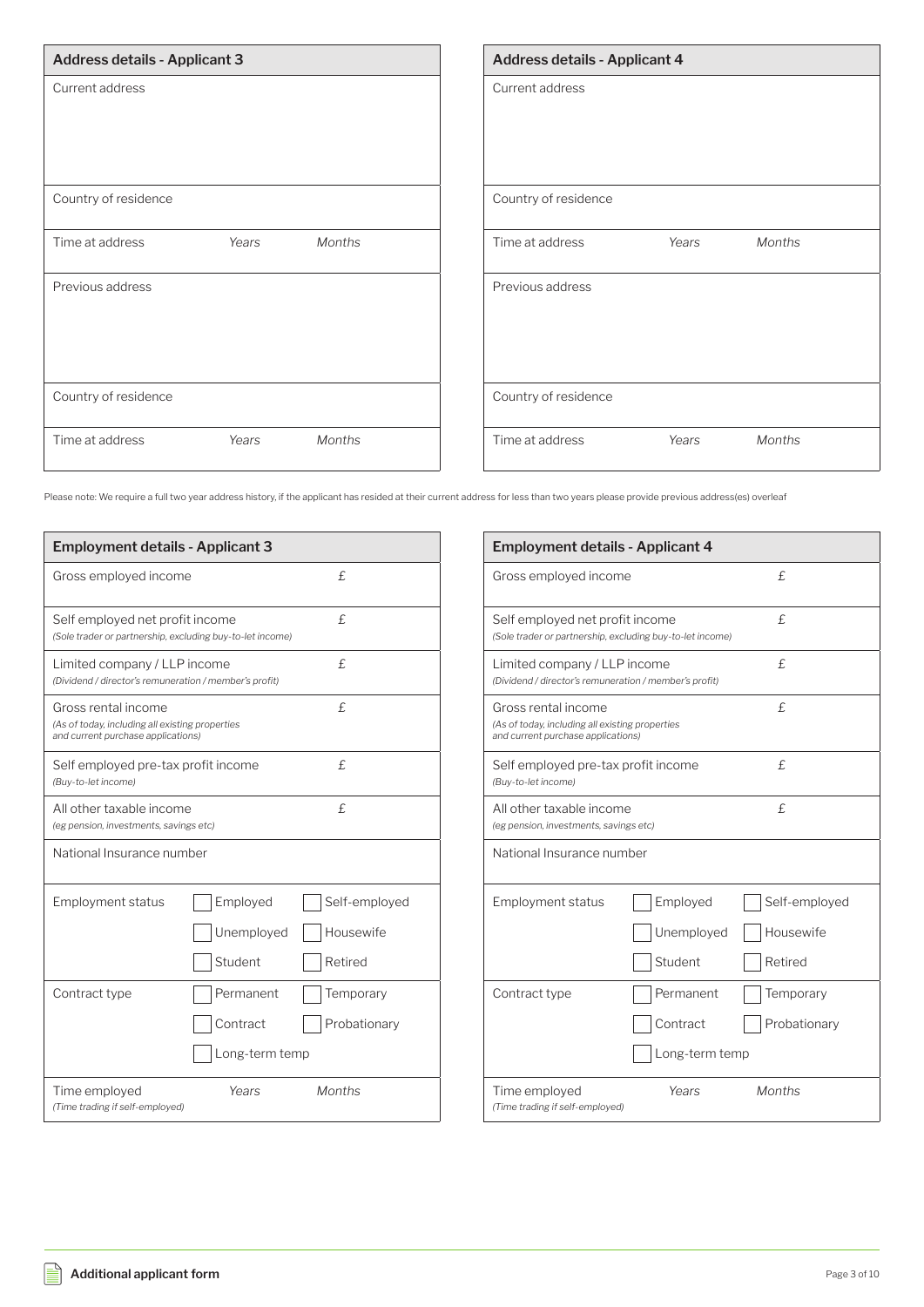| Lettings experience - Applicant 3                                                                                          |       |
|----------------------------------------------------------------------------------------------------------------------------|-------|
| Years letting experience                                                                                                   | Years |
| Number of residential investment properties owned which are not<br>mortgaged to companies within the Paragon Banking Group |       |

### **Lettings experience - Applicant 4**

Years letting experience *Years*

Number of residential investment properties owned which are not mortgaged to companies within the Paragon Banking Group

| Property details                               |           |
|------------------------------------------------|-----------|
| Address                                        |           |
|                                                |           |
|                                                |           |
| Property value (if remortgage)                 | $\pounds$ |
| Number of units                                |           |
| Freehold<br>Leasehold<br>Tenure                |           |
| Unexpired lease                                |           |
| Year built                                     |           |
| Property in, or to be in, multiple occupation? | Yes<br>No |
| Ex local authority?                            | Yes<br>No |
| Attached to / above commercial premises?       | Yes<br>No |
| Is the property a holiday let?                 | Yes<br>No |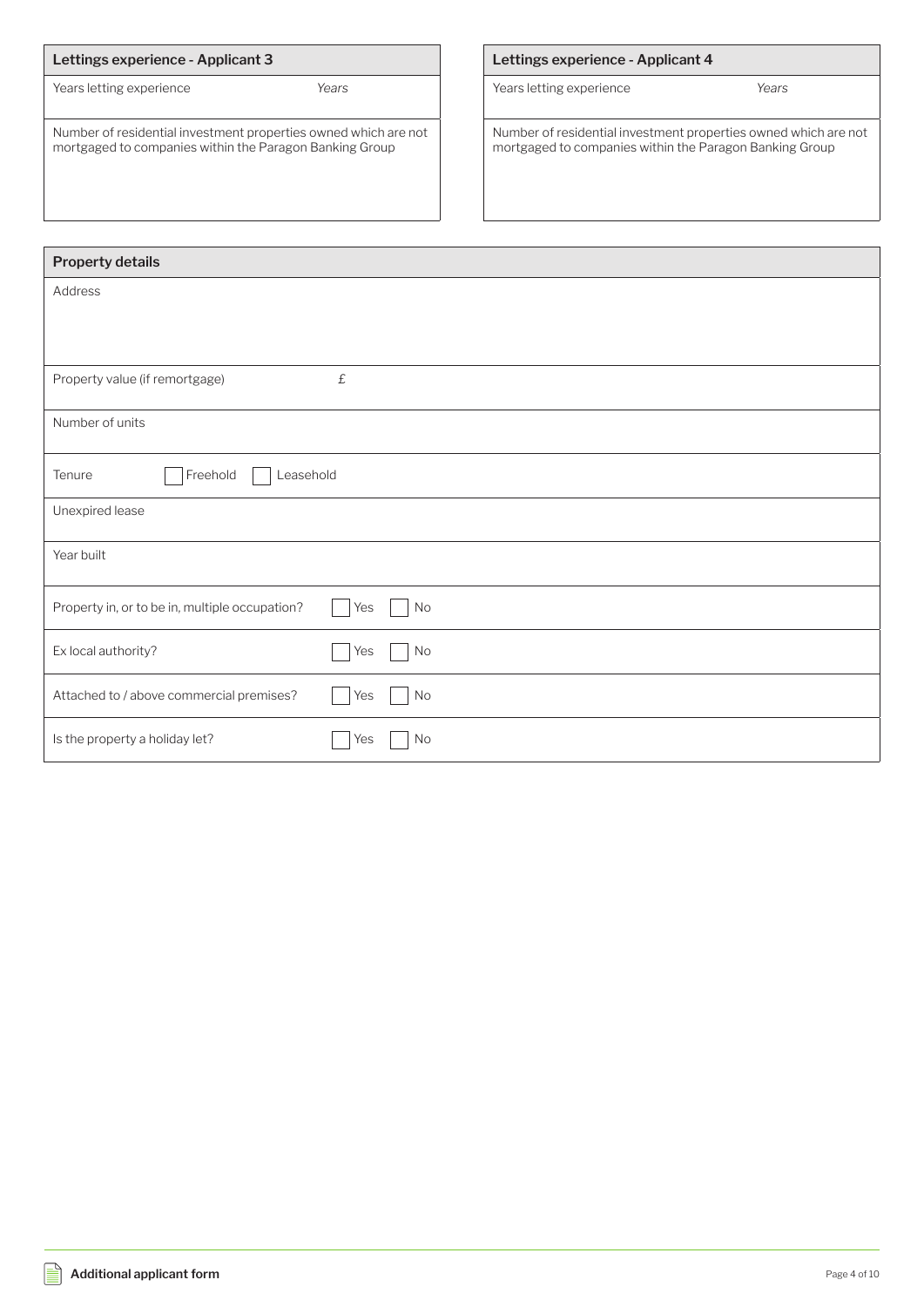| Mortgage details                                                                                                  |                                       |                               |
|-------------------------------------------------------------------------------------------------------------------|---------------------------------------|-------------------------------|
| Loan required                                                                                                     | £                                     |                               |
| Loan purpose                                                                                                      |                                       |                               |
| Repayment method                                                                                                  | Interest only<br>Capital and interest | Split loan*                   |
| Terms in years                                                                                                    | Years                                 |                               |
| Application type                                                                                                  | Purchase<br>Remortgage                |                               |
| Purchase price                                                                                                    | £                                     |                               |
| Rental income per month<br>(If holiday let, equivalent monthly AST rent)                                          | £                                     |                               |
| If holiday let, annual<br>holiday let income<br>(only provide if this can be<br>evidenced by two years' accounts) | £                                     |                               |
| *If split loan required                                                                                           | Interest only amount £                | Capital and interest amount £ |
| Source of deposit (purchase only)                                                                                 |                                       |                               |
| Product required<br>(Select the product required from our current<br>product range at www.paragonbank.co.uk)      |                                       |                               |

| Employment / business details - Applicant 3         | Employment / business details - Applicant 4         |
|-----------------------------------------------------|-----------------------------------------------------|
| Name                                                | Name                                                |
| Address                                             | Address                                             |
| Telephone number                                    | Telephone number                                    |
| Occupation                                          | Occupation                                          |
| If self-employed / accountant details - Applicant 3 | If self-employed / accountant details - Applicant 4 |
| Accountant name                                     | Accountant name                                     |
| Accountant address                                  | Accountant address                                  |
| Name of person acting                               | Name of person acting                               |
| Qualification                                       | Qualification                                       |
|                                                     |                                                     |
| Telephone number                                    | Telephone number                                    |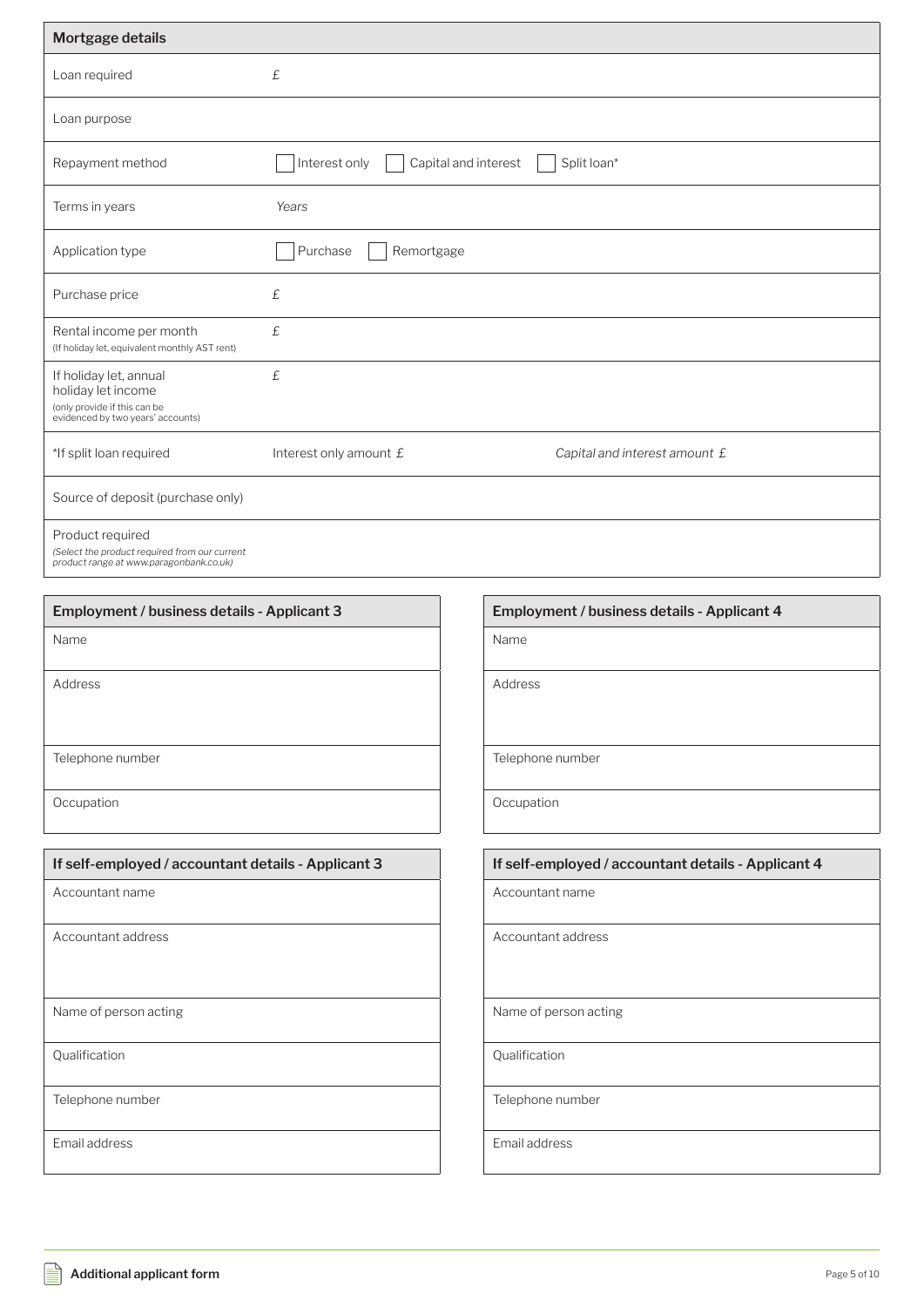| <b>Solicitor details</b> |
|--------------------------|
| Solicitor firm name      |
| Address                  |
| Name of person acting    |
| Telephone number         |
| Fax number               |
| Email address            |

| Managing agent details |
|------------------------|
| Firm name              |
|                        |
| Name of agent          |
|                        |
| Address                |
|                        |
|                        |
|                        |
| Telephone number       |
|                        |
| Email address          |
|                        |

| <b>Additional information</b> (must be completed in all circumstances)                                                                                                                                                  |            |  |  |  |  |
|-------------------------------------------------------------------------------------------------------------------------------------------------------------------------------------------------------------------------|------------|--|--|--|--|
| As a responsible lender, when you apply for a mortgage, we have to assess all material facts before an offer is issued. It is your responsibility to<br>disclose any material fact that could influence our decision.   |            |  |  |  |  |
| The following questions we consider to be material and must be answered on behalf of all applicants before we can assess your application.                                                                              |            |  |  |  |  |
| Have you ever been convicted of any offence (other than driving offences)?<br>1.                                                                                                                                        | No.<br>Yes |  |  |  |  |
| Are you aware of any future changes to your income or expenditure that would affect your ability<br>2.<br>to repay the mortgage?                                                                                        | No.<br>Yes |  |  |  |  |
| Have you ever incurred mortgage or unsecured credit arrears, been declared bankrupt, entered<br>3.<br>into arrangement with creditors or been party to a mortgage where the property has been taken<br>into possession? | No<br>Yes  |  |  |  |  |
| 4. Have you ever been declared bankrupt whilst being a director of a company that went into liquidation,<br>receivership or administration or been disqualified from being a director of a company?                     | Yes<br>No  |  |  |  |  |
| Have you ever had a county court judgement or any other court order made against you?<br>5.                                                                                                                             | No.<br>Yes |  |  |  |  |
| Have you been refused a mortgage in the last 12 months?<br>6.                                                                                                                                                           | No<br>Yes  |  |  |  |  |
| If you have answered yes to any of the above questions, or if you are in doubt as to whether any fact is material, you should provide full details.                                                                     |            |  |  |  |  |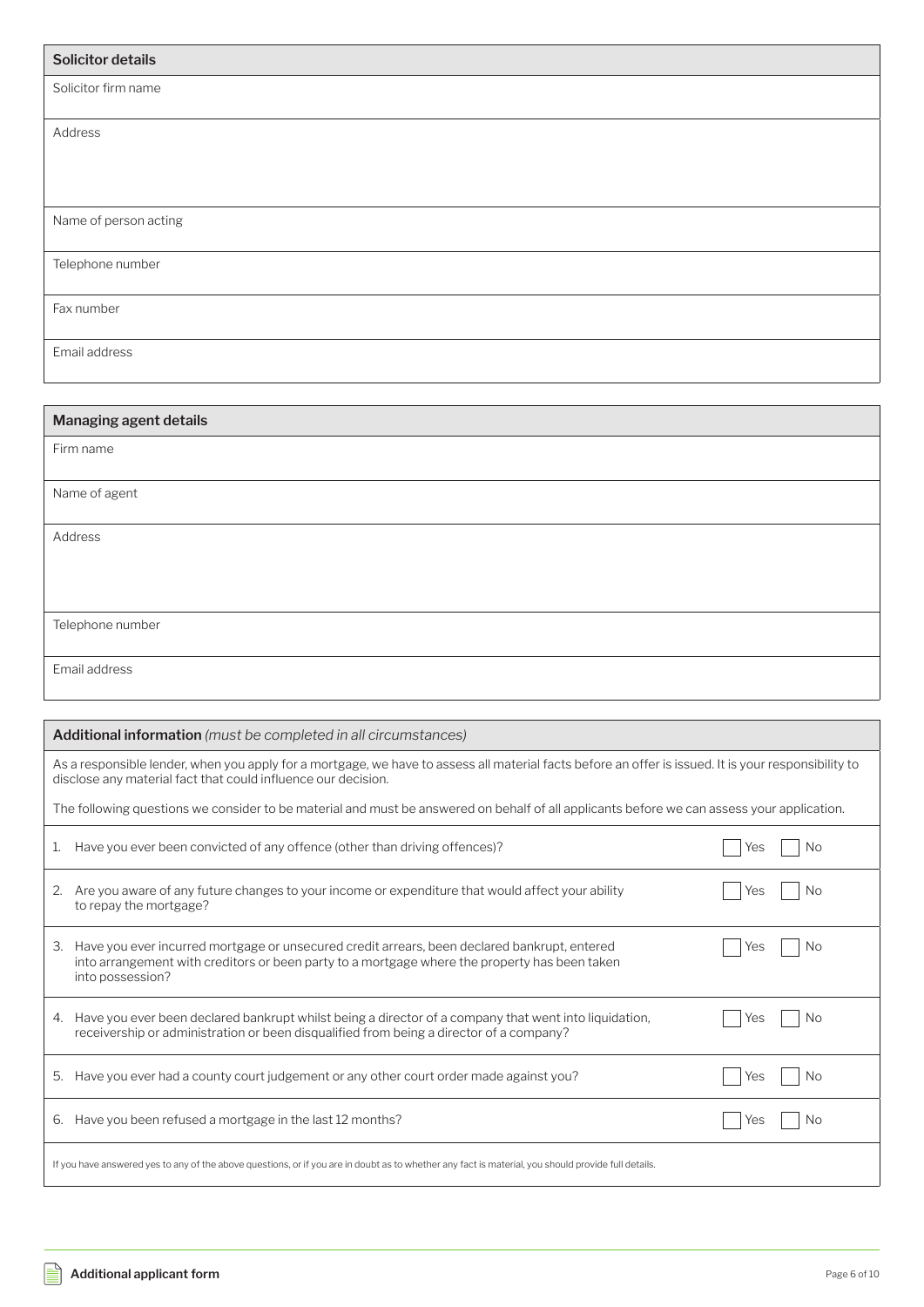



Please fill in the whole form using a ball point pen and send it to:

| Paragon       |
|---------------|
| 51 Homer Road |
| Solihull      |
| B9130J        |
|               |

Name(s) of account holder(s)

Bank / Building Society account number



Branch sort code

Name and full postal address of your bank or building society

| To: The Manager | <b>Bank/Building Society</b> | Signature(s) |
|-----------------|------------------------------|--------------|
| Address         |                              |              |
|                 |                              |              |
|                 | Postcode                     | Date         |

# **INSTRUCTION TO YOUR BANK OR BUILDING SOCIETY TO PAY BY DIRECT DEBIT**

Service user number



Reference

#### **Instruction to your bank or building society**

Please pay Paragon Bank PLC Direct Debits from the account detailed in this Instruction subject to the safeguards assured by the Direct Debit Guarantee.

I understand that this Instruction may remain with Paragon Bank PLC and, if so, details will be passed electronically to my bank/building society.

| Signature(s) |  |  |  |
|--------------|--|--|--|
|              |  |  |  |
|              |  |  |  |
|              |  |  |  |
|              |  |  |  |
| Date         |  |  |  |

*Banks and Building Societies may not accept Direct Debit Instructions for some types of account*

This guarantee should be detached and retained by the Payer

### **The Direct Debit Guarantee DIREC** e b • This Guarantee is offered by all banks and building societies that accept instructions to pay Direct Debits • If there are any changes to the amount date or frequency of your Direct Debit Paragon Bank PLC will notify you 5 working days in advance of your account being debited or as otherwise agreed. If you request Paragon Bank PLC to collect a payment, confirmation of the amount and date will be given to you at the time of the request • If an error is made in the payment of your Direct Debit by Paragon Bank PLC or your bank or building society, you are entitled to a full and immediate refund of the amount paid from your bank or building society - If you receive a refund you are not entitled to, you must pay it back when Paragon Bank PLC asks you to • You can cancel a Direct Debit at any time by simply contacting your bank or building society. Written confirmation may be required. Please also notify us.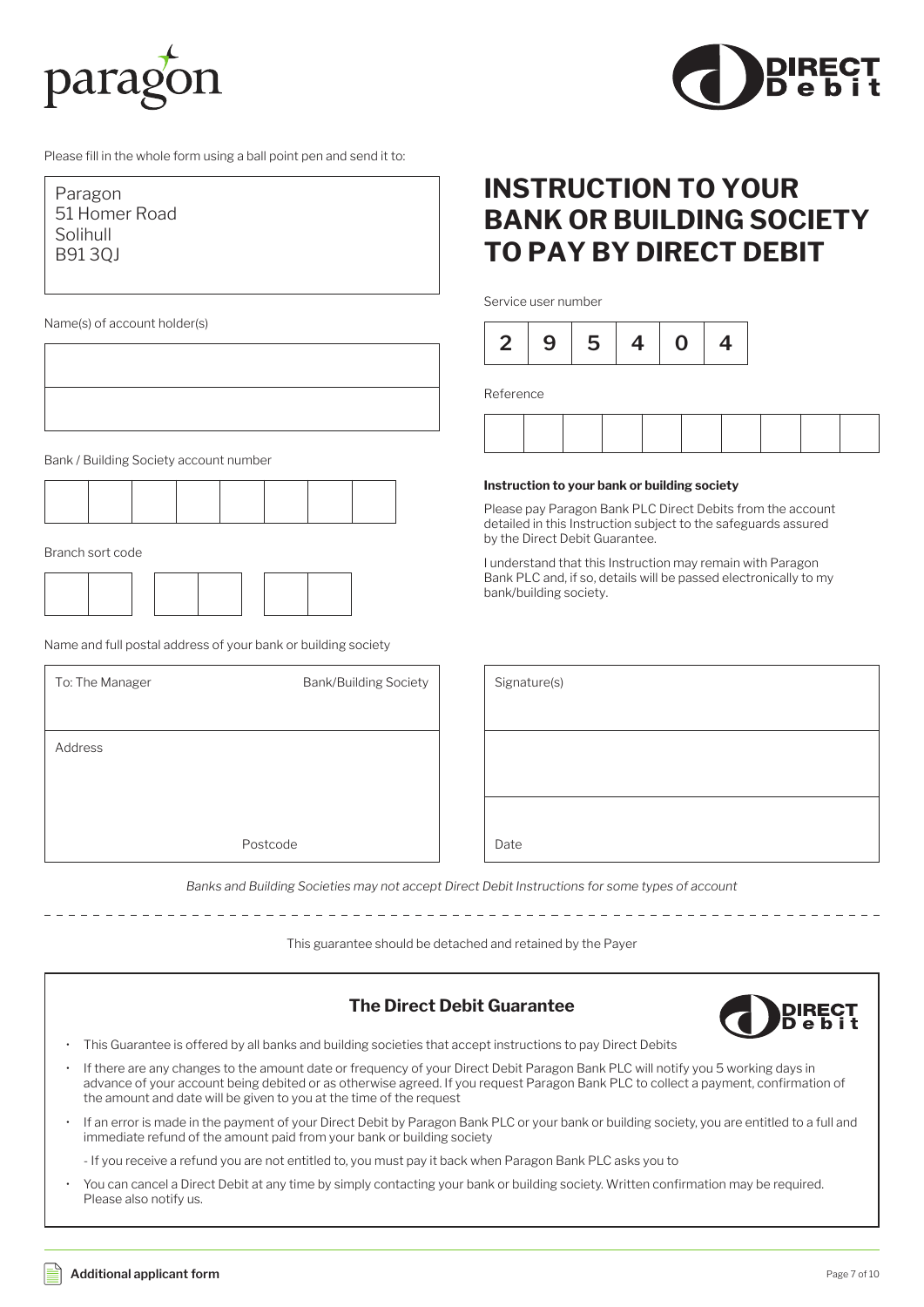### **Existing property portfolio**

This schedule must include all residential investment properties owned by every applicant in both personal and corporate name. A fully completed schedule will be required prior to the full underwriting assessment being carried out. Should you require additional space, please copy this page and attach to the application.

| <b>Property</b>                       |           |
|---------------------------------------|-----------|
| Owner                                 |           |
| Address                               |           |
|                                       |           |
|                                       |           |
| Property value                        | £         |
| Current mortgage/loan balance         | £         |
| Lender's name and address             |           |
| Loan to value                         |           |
| <b>ICR</b>                            |           |
| Monthly mortgage payment              | £.        |
| Monthly rental income                 | £         |
| How long have you owned the property? |           |
| Is the property currently let?        | Yes<br>No |
| House in multiple occupation?         | Yes<br>No |
| Multi-unit block?                     | No<br>Yes |

| Property                              |                  |
|---------------------------------------|------------------|
| Owner                                 |                  |
| Address                               |                  |
|                                       |                  |
|                                       |                  |
| Property value                        | £                |
| Current mortgage/loan balance         | £.               |
| Lender's name and address             |                  |
| Loan to value                         |                  |
| <b>ICR</b>                            |                  |
| Monthly mortgage payment              | £                |
| Monthly rental income                 | £.               |
| How long have you owned the property? |                  |
| Is the property currently let?        | Yes<br><b>No</b> |
| House in multiple occupation?         | Yes<br><b>No</b> |
| Multi-unit block?                     | Yes<br><b>No</b> |
|                                       |                  |

| Property                              |                  |
|---------------------------------------|------------------|
| Owner                                 |                  |
| Address                               |                  |
|                                       |                  |
|                                       |                  |
| Property value                        | £                |
| Current mortgage/loan balance         | £                |
| Lender's name and address             |                  |
| Loan to value                         |                  |
| <b>ICR</b>                            |                  |
| Monthly mortgage payment              | £                |
| Monthly rental income                 | £                |
| How long have you owned the property? |                  |
| Is the property currently let?        | Yes<br><b>No</b> |
| House in multiple occupation?         | Yes<br>No        |
| Multi-unit block?                     | Yes<br>No        |

| <b>Property</b>                       |                  |
|---------------------------------------|------------------|
| Owner                                 |                  |
| Address                               |                  |
|                                       |                  |
|                                       |                  |
| Property value                        | £                |
| Current mortgage/loan balance         | £                |
| Lender's name and address             |                  |
| Loan to value                         |                  |
| <b>ICR</b>                            |                  |
| Monthly mortgage payment              | £                |
| Monthly rental income                 | £                |
| How long have you owned the property? |                  |
| Is the property currently let?        | Yes<br><b>No</b> |
| House in multiple occupation?         | Yes<br>No        |
| Multi-unit block?                     | <b>No</b><br>Yes |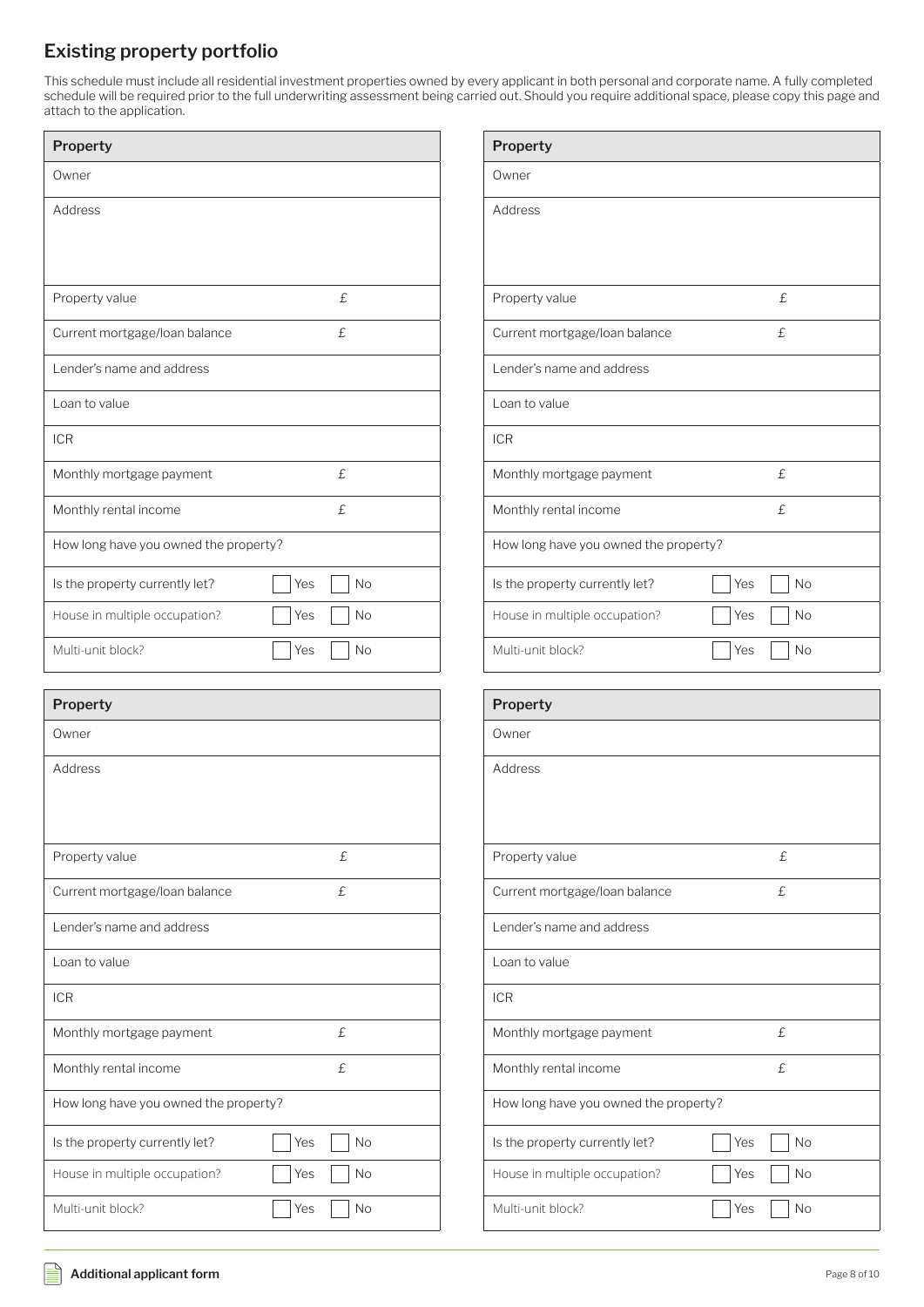## **Declaration**

This is our standard client agreement upon which we intend to rely. For your own benefit and protection, you should read these terms carefully before proceeding. If you do not understand any point, please ask for further information.

### **By signing you are confirming that;**

- a) The information given, whether on the application form or otherwise, is true, accurate, complete and not misleading and that you will notify us promptly of any changes that may occur before the mortgage is completed
- b) You have never been refused a mortgage by another lender
- c) You have never been in arrears with any credit agreement
- d) You have never had a judgement for debt registered against you or been declared bankrupt/ sequestrated or failed to maintain payments under any mortgage or other credit agreement
- e) We may make all enquiries we feel appropriate (including with HM Revenue & Customs under the HMRC Verification Scheme to confirm the income information and documents you have provided are true and genuine, any Credit Reference Agency, or any past/present employer, accountant, lender or bank) for deciding whether to proceed with this application and which we consider necessary for confirmation, credit assessment and account management
- f) If identity and/or immigration papers are provided you give us permission to check your status with the Home Office. In compliance with the 2016 Immigration Act, your details will be checked against the Home Office database
- g) You waive any confidentiality or privilege in respect of this application, and the mortgage transaction as a whole, and confirm that any solicitor or other party acting for you is authorised to disclose to us , at any time (whether before or after completion of the mortgage), any information or documentation we request which ought reasonably to be considered relevant or which might reasonably influence our decision to lend, including the entirety of the solicitor's file(s) (regardless of whether there is a joint file or a separate file for you and us ), the financial records and the ledger card
- h) If we provide you with a copy of, or extract from, our valuation report, we make no representation or warranty (express or implied) nor accept any liability or responsibility in respect of its contents
- i) Any payments in respect of the mortgage are made for, and on behalf of, all parties to it
- j) Where you are not a consumer buy to let borrower, your mortgage is entered in wholly or predominantly for the purposes of a business carried on, or intended to be carried on, by you. You understand that you will not have the benefit of the protection and remedies that would be available to you under the Mortgage Credit Directive Order if the agreement were a regulated mortgage contract under that Order. You are aware that if you are in any doubt as to the consequences of the agreement not being regulated by the Order then you should seek independent legal advice
- k) We may record or monitor any telephone or email communication with you for training purposes or client protection
- l) We may decline this application or withdraw any subsequent offer without stating a reason
- m) Any additional security insurance arrangements are for our benefit only and you have no right or claim in relation to them
- n) You are aware that it is a criminal offence to knowingly provide false information to obtain a mortgage and that it may make you liable to criminal prosecution
- o) You are aware that to forge a signature may make you liable to criminal prosecution
- p) You are aware of and consent to the Securitisation and the Your data Our promise provisions below

### **Securitisation**

You confirm that we may transfer or securitise any mortgage or guarantee that you may have with us. You understand that securitisation typically involves us transferring all or some of the rights and duties that go with the mortgage or guarantee to an investor who normally asks us to carry on administering them as though our own. So that, for example, following securitisation we would normally continue to collect payments and should you experience any difficulties in making payments, or have any queries, you should contact us.

### **Your data – Our promise**

Paragon knows that your personal data belongs to you and not us. That's why when you, or a third party, share your personal data with us we make sure that we keep it private and safe.

We use your personal data to decide whether you're eligible for a Paragon product, to administer your account and for a variety of other reasons but sometimes it may lead to us refusing to provide, or continue to provide, you with a product or service.

Your information may be transferred to and stored in locations outside the UK and European Economic Area (EEA), including countries that may not have the same level of protection for personal information. When we do this, we'll ensure it has an appropriate level of protection and that the transfer is lawful. We may need to transfer your information in this way to carry out our contract with you, to fulfil a legal obligation, to protect the public interest and/or for our legitimate interests.

To ensure that your personal data does receive an adequate level of protection, we have put in place approved standard contractual clauses which constitute appropriate measures to ensure that your personal data is treated by those third parties in a way that is consistent with and which represents the EU and UK laws on data protection.

If you are an Expatriate, due to the nature of the product you have chosen, a set of transfers of your personal information to countries outside the UK may be required. Our lawful basis for these transfers are because they are necessary to implement precontractual measures and for the performance of a contract between you and Paragon. We also share your information with a number of third parties.

You have the right to know how we, and the fraud prevention agencies, will use your information. The personal information we collect from you will be shared with fraud prevention agencies who will use it to prevent fraud and money laundering and to verify your identity. If fraud is detected, you could be refused certain services, finance or employment. Your information will also be shared with credit reference agencies (CRAs) to carry out credit checks and record details of your repayment history.

In considering your application we will search your personal and, where applicable, business record at one or more CRA's. They will add to your records details of our search and your application and this will be seen by other organisations that make searches. Information held about you by the CRA's may already be linked to records relating to one or more of your partners. For the purposes of this application you may be treated as financially linked and your application will be assessed with reference to any 'associated' records.